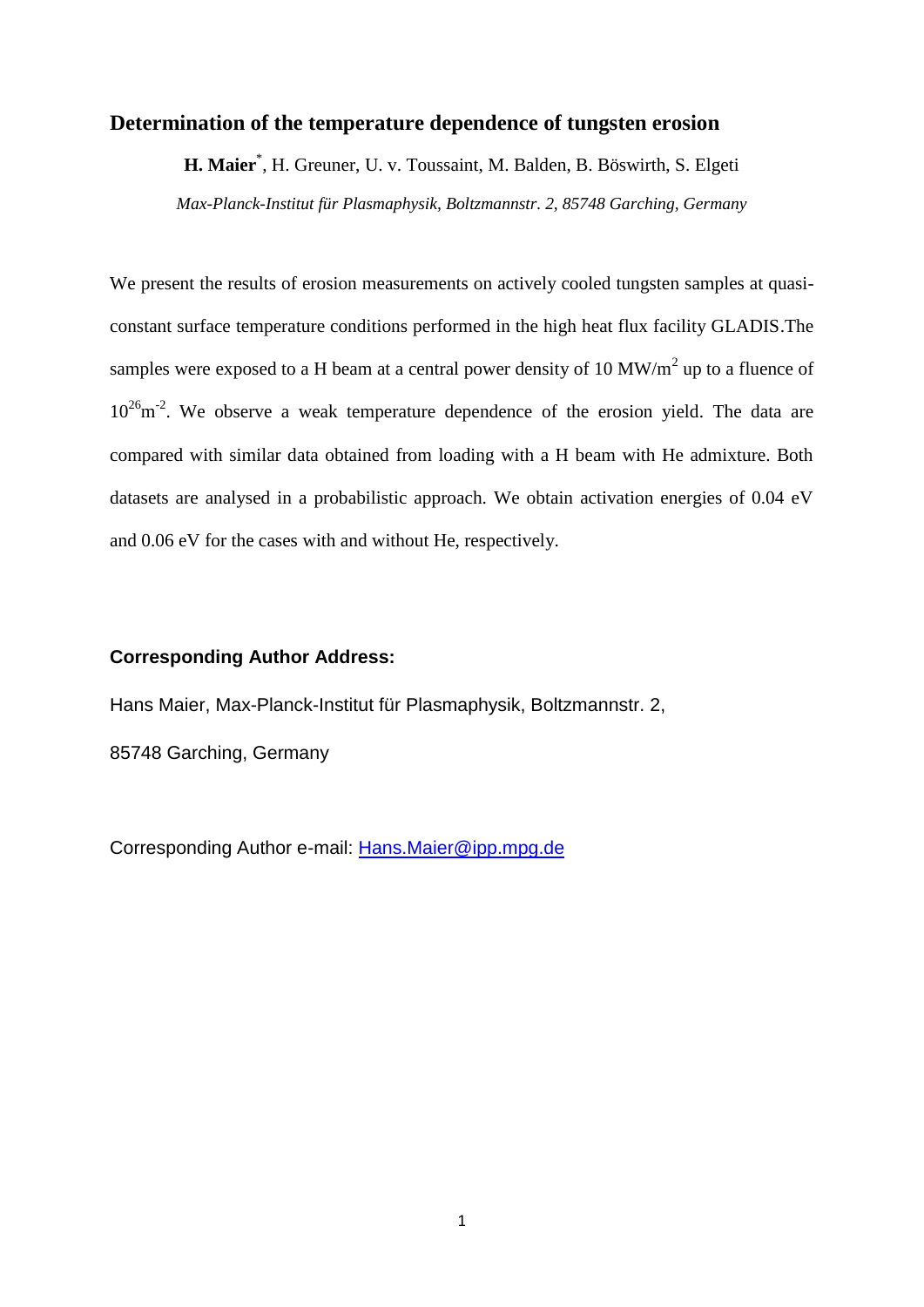## 1. Introduction

Tungsten is considered to be the most viable armour material for the plasma-facing components of a fusion reactor, especially for divertor components [1, 2, 3]. The most important reason for this is the long lifetime of tungsten under erosion by physical sputtering, which is due to its high atomic mass and high surface binding energy. In the literature it is usually assumed that physical sputtering is a process, which is insensitive to the target temperature, see e. g. [4]. Temperature dependent erosion yields of liquid and solid metals have, however, been reported in the past, e.g. [5, 6, 7], and also very recently [8]. As the sputtering process is based on binary collisional energy transfer there should not be any principal difference between solids and liquids in this respect.

<span id="page-1-4"></span><span id="page-1-0"></span>The behaviour of tungsten materials under a variety of heat and particle loads has been investigated in various devices, e. g. [9, 10, 11, 12, 13]. In the special case of He impingement on tungsten it is well known that this leads to the formation of complex surface morphologies (see the review [14] and also [15]).

<span id="page-1-3"></span><span id="page-1-2"></span><span id="page-1-1"></span>Using our high heat flux facility GLADIS [16] we investigate actively water-cooled tungsten samples under high heat flux loading with H/He mixed neutral beams at quasi-stationary surface temperatures. We have recently devised a method to measure erosion in the µm range on such samples [17] and a thorough data analysis revealed an Arrhenius-like temperature dependence in the case of loading with a H beam with a 6 atomic percent He admixture [18]. A temperature dependent erosion behaviour was reported recently in the case of bombarding tungsten with a He plasma [\[9\]](#page-1-0), which would in principle be in line with our findings cited above. The results even indicated erosion below the sputtering threshold energy. However, high temperature tungsten erosion measurements in the TEXTOR edge plasma were well explicable by a combination of temperature independent physical sputtering by carbon impurities and thermal sublimation [19]. No further enhancement of atomic tungsten release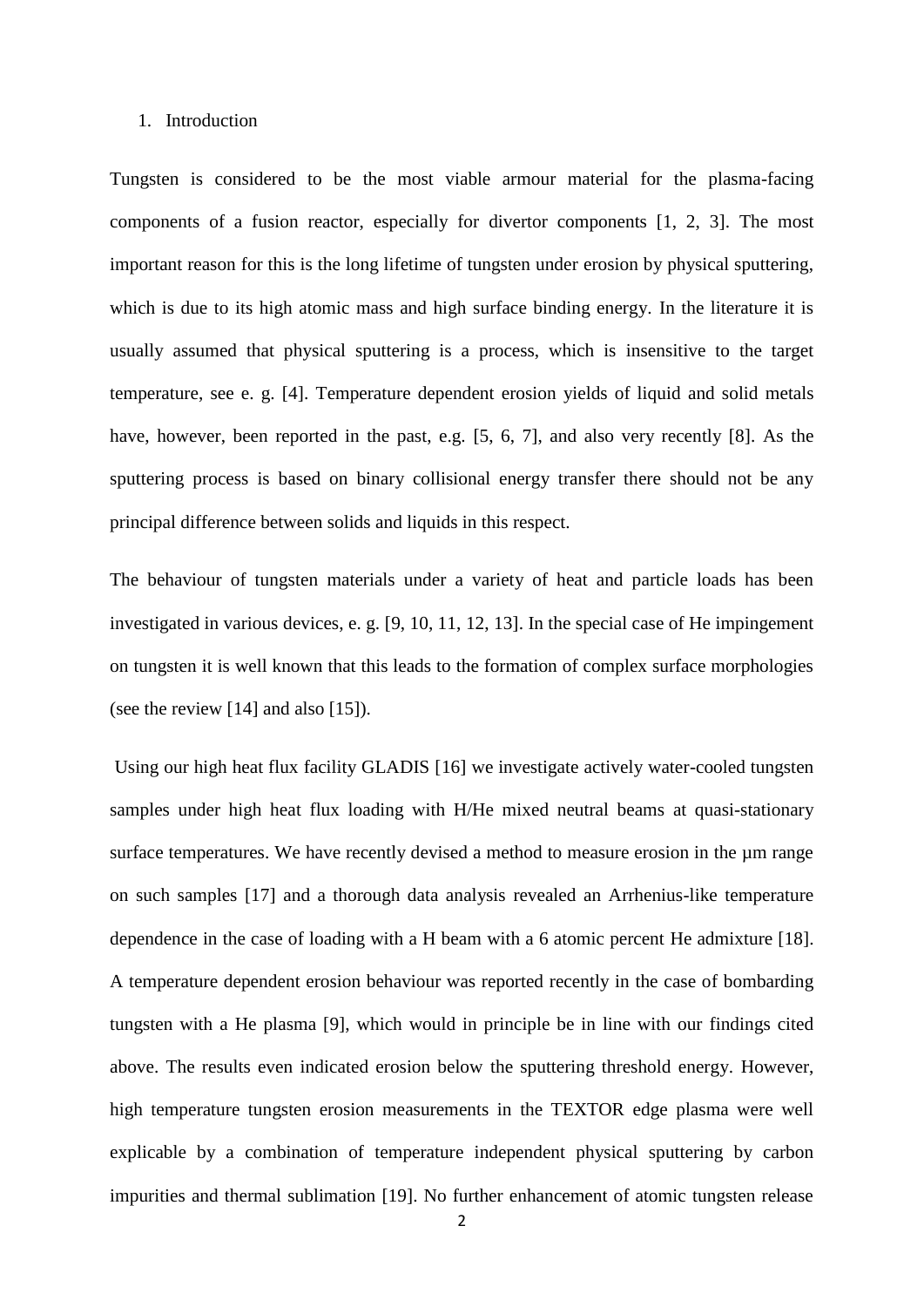was observed up to 3600 K. Therefore one might speculate that the presence of He and/or its influence on the morphology formation has an influence on the reported temperature dependences in [\[9\]](#page-1-0) and [\[18\]](#page-1-1). For this reason we have employed our erosion measurement method to investigate the case of loading with a pure hydrogen beam.

<span id="page-2-0"></span>In this contribution we present a comparison of the new experimental results on loading with pure H with the published results on loading with a H/6%He mixture. We present a thorough data analysis based on maximum-likelihood considerations (see e. g. [20]) with error estimates. Finally we extend our maximum likelihood considerations to compute the full probability distribution for the activation energy of the temperature dependent erosion data.

## 2. Experiment and results

The experiments were performed on actively water cooled samples under quasi-stationary surface temperature conditions in the high heat flux test facility GLADIS, which is described in [\[16\]](#page-1-2). Commercially available tungsten from Plansee SE with a purity of 99.97% was employed to manufacture the samples. The surfaces were mechanically polished. The design of the employed mockup as well as the sample preparation and analysis was identical to the procedures described in detail in [\[17\]](#page-1-3): For the erosion measurements markers are engraved into the side of the samples by focussed ion beam milling. The distance of these markers to the beam-exposed surface of the respective sample is measured by electron microscopy before and after exposure. The difference of these two distance measurements gives the amount of eroded material. This procedure results typically in a precision of 100 nm to 1 µm, depending on the amount of erosion. During the erosion process additionally a roughening of the surfaces occurs. This is mainly caused by the grain orientation dependence of physical sputtering and increases with fluence. Since our erosion measurement is local this effect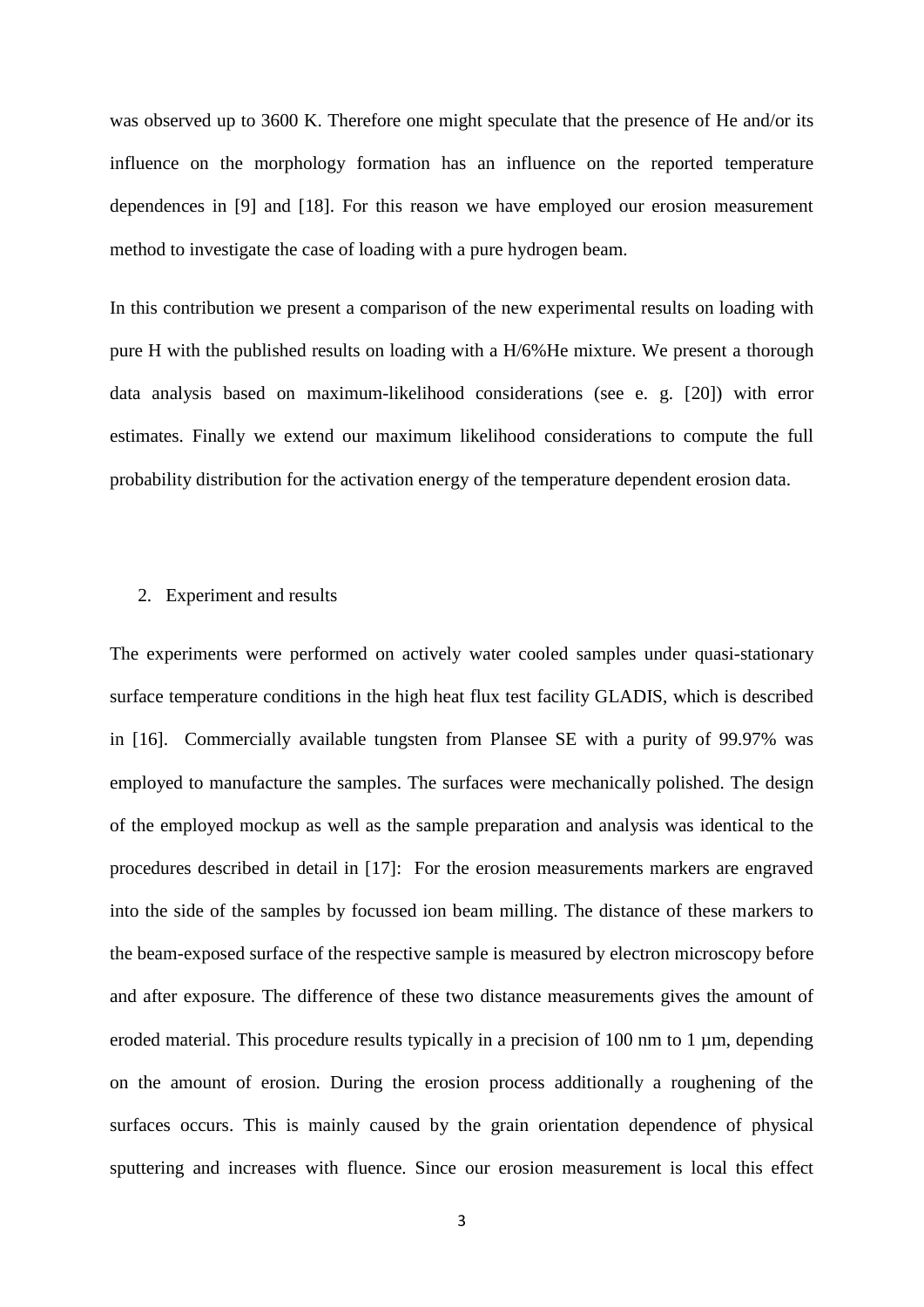introduces an additional uncertainty. This is taken into account by measuring the surface topography using confocal scanning laser microscopy. The mean square deviations from the average height level are then used as additional error for the individual erosion data points. For most data points this is the dominating contribution to our error estimate.

The surface temperatures of the samples ranged from 600°C to 2000°C. The samples were exposed to a neutral hydrogen beam with a Gaussian beam profile at a central power density of 10.5 MW/ $m^2$  with individual pulses lasting 30 s each. The local flux varies between 3.7 and  $4.1\times10^{21}$  H/m<sup>2</sup>s. The acceleration voltage was 29 kV resulting in an average particle energy of 16 keV per atom, see e.g. [\[17\]](#page-1-3)

Samples were removed after total fluences of  $1 \times 10^{25}$  H/m<sup>2</sup> and  $1 \times 10^{26}$  H/m<sup>2</sup>, respectively. Depending on the individual position of the respective sample the above fluences have to be scaled with 0.98 for 600°C, 1.03 for 1000°C and 1500°C and 1.08 for 2000°C.

The results of the erosion measurements are given in figure 1 together with the total error estimate. The low temperature data are consistent with published physical sputtering yields [21].

Figure 2 shows a comparison of cross-sections prepared by focussed ion beam (FIB) from samples loaded at a surface temperature of 2000 $^{\circ}$ C with pure H (top) and H / 6% He (bottom), respectively. The figure clearly shows that the pronounced morphology formation, which is observed in the presence of He, is absent in the case of irradiation with pure H. The presence of He in the GLADIS beam causes a complex three-dimensional surface structure (see [\[17,](#page-1-3) [18\]](#page-1-1)), which yields a strong contribution to the surface roughness contributing to the uncertainty mentioned above. In addition the bottom sample shows a bubble-rich layer extending nearly half a micron below the surface. There are bubbles visible in the subsurface cross-section in the hydrogen case as well, however on a comparably sporadic level.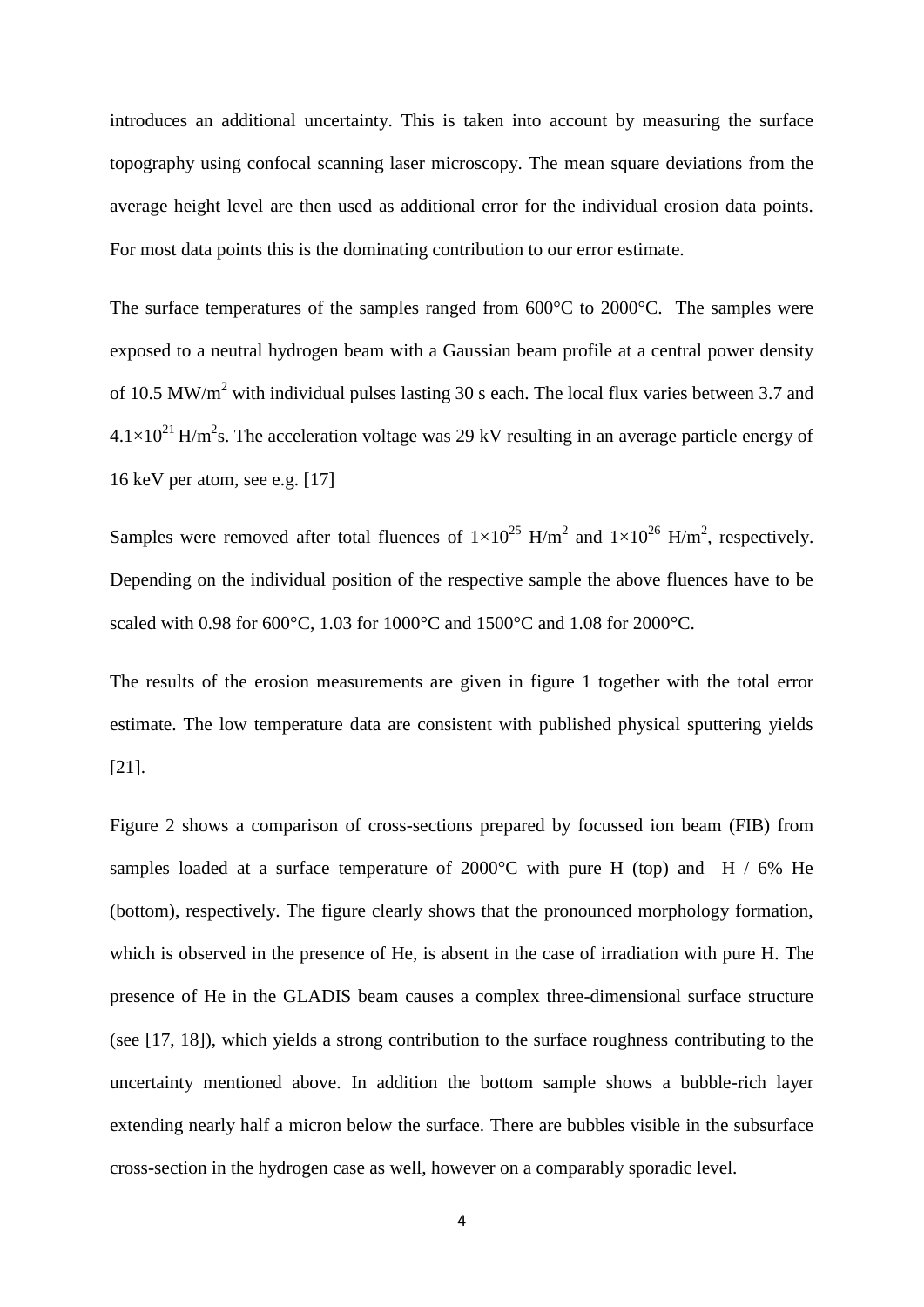#### 3. Data analysis and discussion

## 3.1 Erosion yields

As already pointed out in [\[18\]](#page-1-1) a careful choice of the analysis method is required in an analysis based on very few data points the quality of which is unknown. If a measurement yields a large number of data points, outliers are easily identified and can be treated e. g. by median filtering. Our situation, however, is the opposite.

Since the usual least squares analysis scheme is rather sensitive to outlier data points because of their large contribution, we chose a "robust estimation" method: We minimize the sum of the absolute deviations instead of the squares to determine the model parameter which maximises the likelihood of our data. The concept of robust estimation is described in [\[20\]](#page-2-0).

The model we want to use to describe our data is:

$$
Y = \boldsymbol{a} \cdot X \qquad (1)
$$

Here *X* is the fluence, *Y* the amount of erosion and *a* represents the erosion yield. To find the maximum likelihood erosion yield *a* we determine

$$
\min_{a} \sum_{i} \frac{|Y_i - a \cdot X_i|}{\sigma_i} \qquad (2)
$$

Here  $Y_i$  are the individual erosion values at fluences  $X_i$  and  $\sigma_i$  are the corresponding error estimates. This procedure yields a value of the erosion yield for each of the investigated sample surface temperatures. This kind of analysis was performed for the present case of loading with a pure H beam. In [\[18\]](#page-1-1) the same kind of analysis was described for the case of loading with a H beam containing 6% of He admixture. Figure 3 shows the erosion yields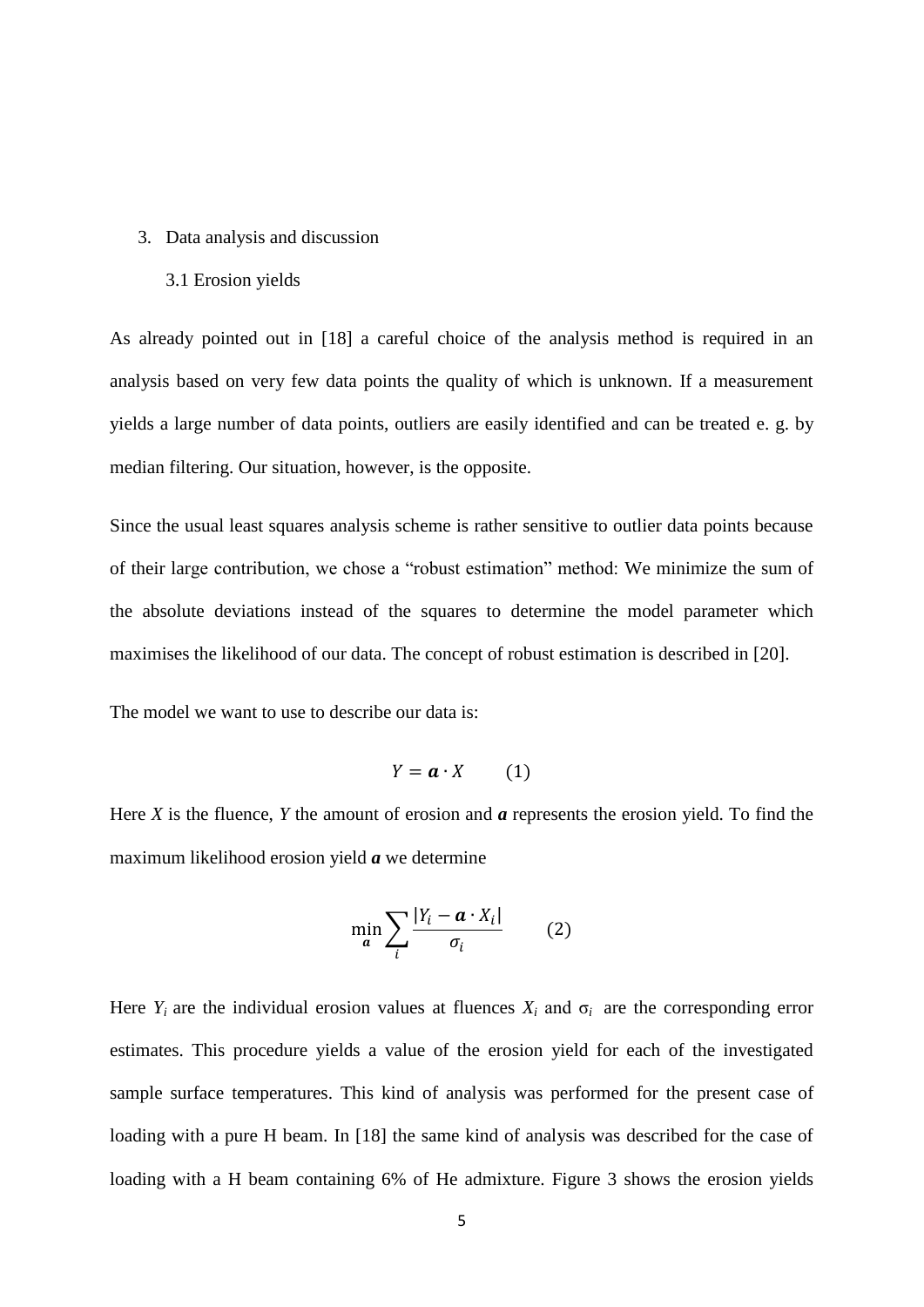determined for both cases as a function of the sample surface temperature. The error bars in the figure are set such that they correspond to the usual 1σ standard deviation error of Gaussian statistics, i. e. they cover a 68% probability interval.

In Figure 3 it can be seen that both data sets show a trend for the erosion yield to increase with temperature. The trend, however, barely exceeds the error margins. So the question arises whether or how definitely the data really represent the presence of a temperature dependent mechanism in the erosion process. In the case of a thermally activated process with a Boltzmann-like temperature dependence the traditional way is to analyse the data by performing a linear fit in an Arrhenius representation as shown in [\[18\]](#page-1-1). Here we want to proceed instead with a probabilistic approach, which is presented in the next section.

## 3.2 Activation energy

The procedure described above yields maximum likelihood values for the erosion yield at each temperature. An extension of the above erosion model equation (1) to a temperature dependent model can be performed by introducing a temperature dependent erosion yield:

$$
a = a_0 \times \exp\left(-\frac{E}{kT}\right) \tag{3}
$$

with  $a_0$  the prefactor and  $E$  the activation energy of the erosion yield. In such a model the question whether or not the described process is temperature dependent is translated into the question what is the probability of a non-zero activation energy. Therefore now we are not only interested in a maximum likelihood activation energy *E*, but instead in the whole probability distribution  $p(E, a_0)$ . Extending the considerations correspondingly we now investigate the probability distribution: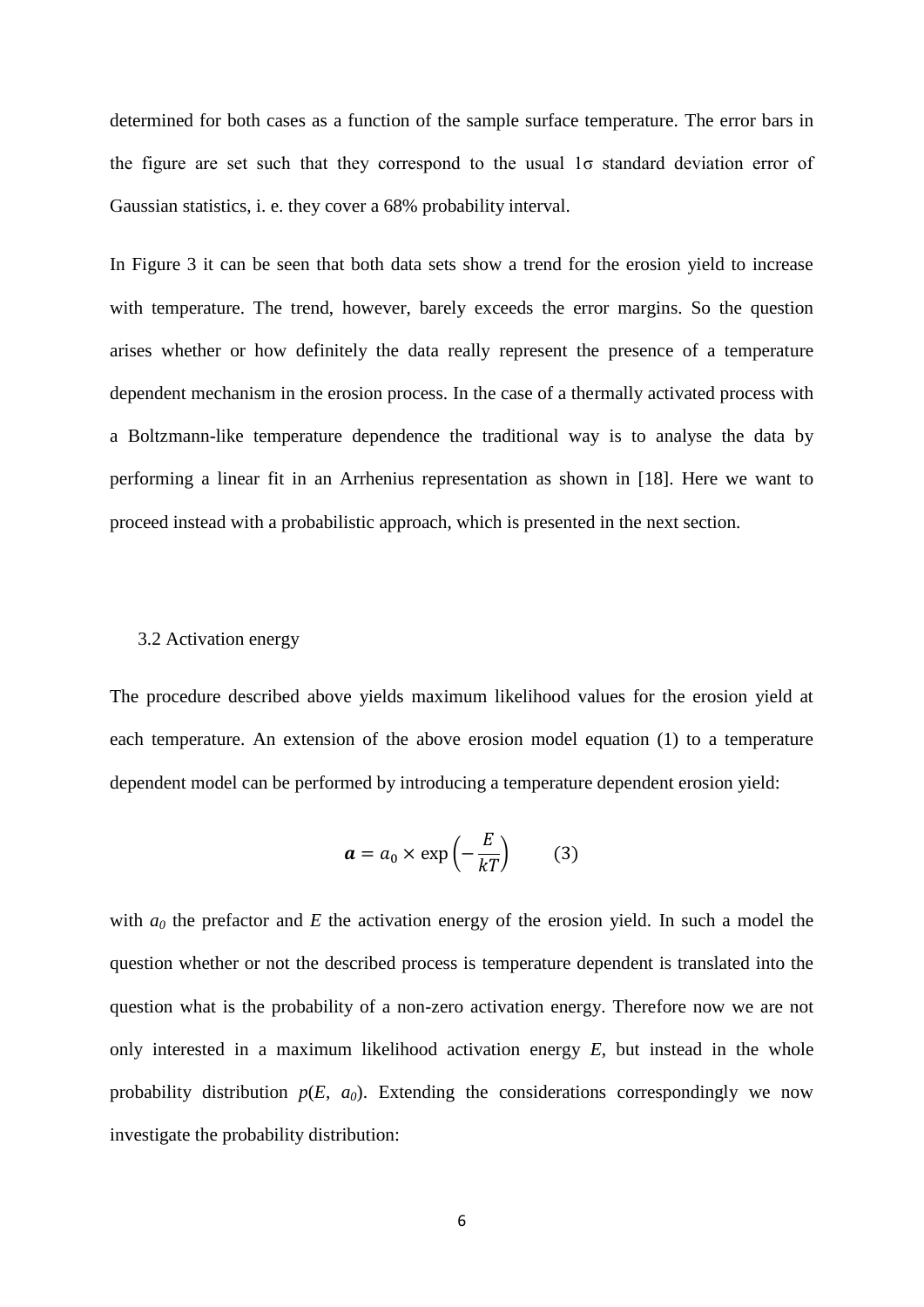$$
p(E, a_0) = \frac{1}{Z} \exp\left(-\sum_i |Y_i - a X_i| / \sigma_i\right) = \frac{1}{Z} \prod_i \exp\left[-\frac{|Y_i - a X_i|}{\sigma_i}\right] \tag{4}
$$

with *a* given by equation (3). Here the last equality reflects the fact that all individual measurement data points are independent of each other. Z is the normalisation constant.

Equation (4) can be evaluated for both of our datasets individually to yield the probability distribution. This is shown in figure 4. Both distributions show a clear maximum with respect to the two variables. In the present discussion we are, however, only interested in the probabilities of the activation energies. We can generate univariate distributions by integrating one dimension:

$$
P(E) = \int p(E, a_0) d a_0 \qquad (5)
$$

The resulting probability densities are plotted in figure 5. If we use the maximum and error bars corresponding to the usual 1σ standard deviation error of Gaussian statistics, i. e. covering the 68% probability interval, we obtain:

$$
E = 0.04^{+0.02}_{-0.02} \text{eV (H w. 6\% He)} \qquad E = 0.06^{+0.07}_{-0.02} \text{eV (pure H)}
$$

The first of these two reproduces the results obtained from the Arrhenius analysis presented in [\[18\]](#page-1-1). Within the error margins the two values coincide. This means that the presence of He and its influence on the morphology do not affect the activation energy significantly.

By setting a limit for the activation energy we are now able to make a quantitative probabilistic statement as to whether or not our data contain a thermally activated process. As mentioned before, the presence of a temperature dependence in our model as specified by equations (1) and (3) is reflected by a non-zero activation energy. To obtain a finite probability from the probability density  $P(E)$  we have to integrate  $P(E)$  over a finite interval. If we set an arbitrary limit of 10 meV, we can say that our data analysis yields a probability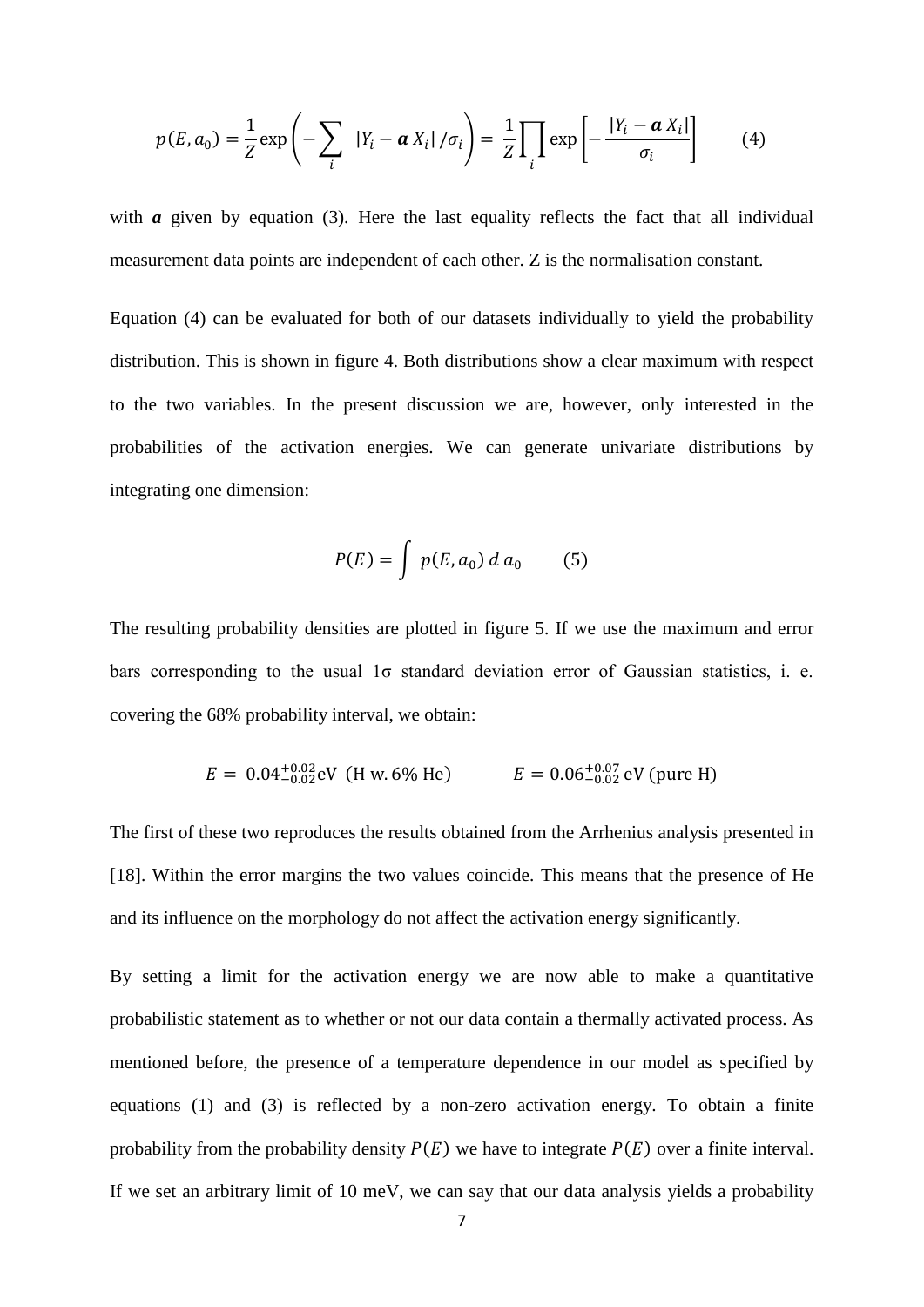for the activation energy to be above this limit of 97% in both cases. If we assume *E* to be identical in both cases and analyse them as one common dataset this probability can even be increased to 98.5%

The activation energy we obtain from our probabilistic data analysis yields a value which lies in an order of magnitude typical for phonons in tungsten [22]. The thermally driven vibrational motion of the atoms in the solid could be a possible source for the temperature dependence we observe. Typically it is argued that the maximum of the transferable energy in a binary collision is given by  $E_{transfer} = E_0 4m_1 m_2/(m_1 + m_2)^2$  and that any contributions due to thermal energies of the target atoms are negligible compared to the projectile energy  $E_0$ . However, a closer look into the physics of binary collisions [23] reveals that the energy transfer to a moving target atom can be higher in the case of target atoms not being at rest. The corrections depend on the mass ratio of target atom to projectile  $(m_2/m_1)$  - i. e. they are most effective for a light projectile and heavy target atoms – and on the ratio of velocities of the collision partners.

It is also known that the presence of H on the tungsten (110) surface causes a significant modification of the electronic states, which in turn causes an anomaly in the surface phonon dispersion [24]. Vibrational effects of the surface atoms have already been speculated to be the origin of a temperature dependent sputtering yield in [\[7\]](#page-1-4).

#### 4. Conclusion

In our neutral beam high heat flux facility GLADIS we investigated the erosion of tungsten samples during loading at 10.5 MW/ $m<sup>2</sup>$  central power density at quasi-stationary surface temperatures. In addition to the published temperature dependence of tungsten erosion under loading with a H beam with 6% He admixture we observe also a temperature dependence under loading with pure H. The presence of He in the beam and its effects on the morphology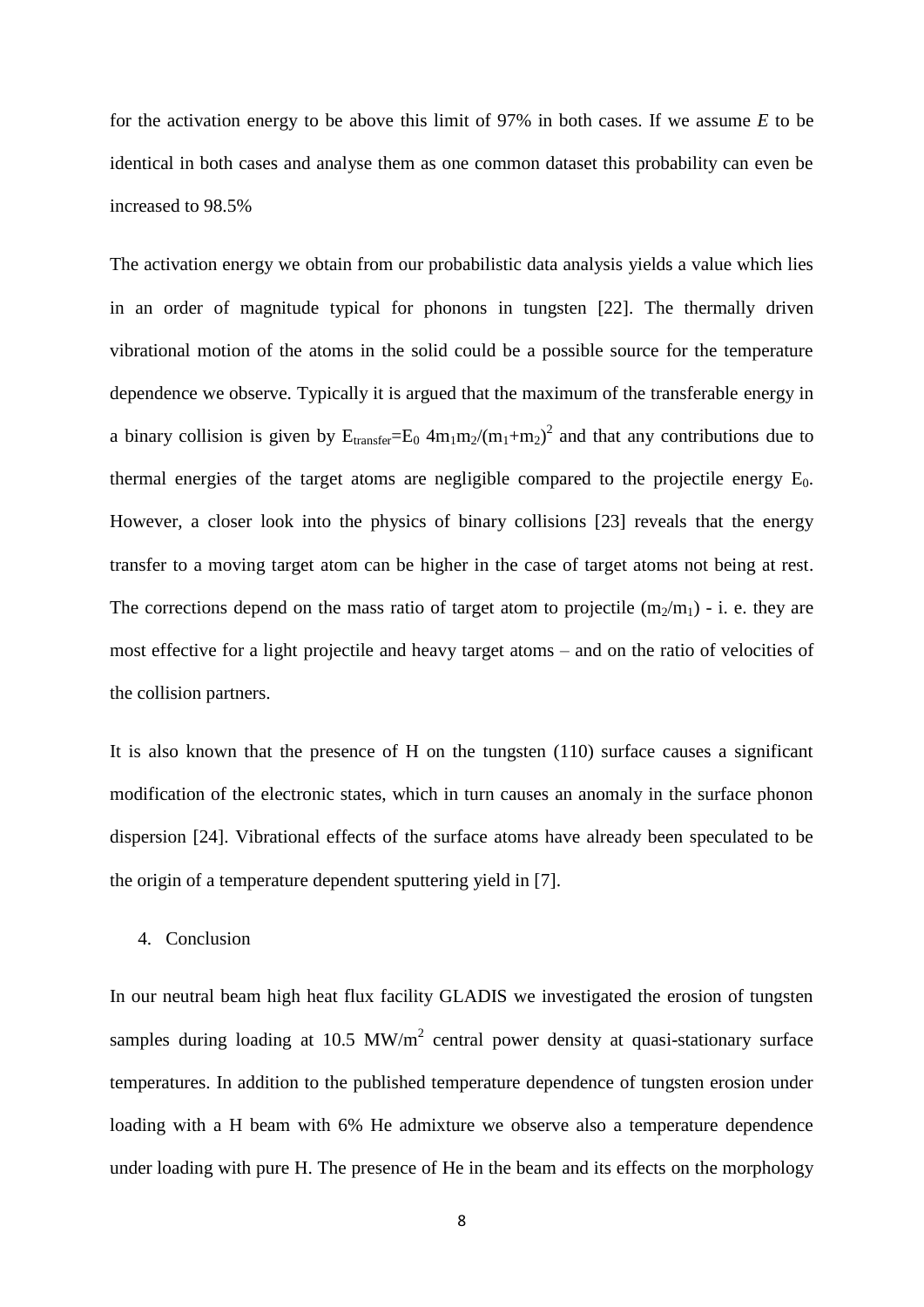can therefore be ruled out as the sole source for observing a temperature dependent erosion yield.

By performing a probabilistic data analysis based on maximum likelihood considerations and assuming the temperature dependence to be Boltzmann-like, we obtain a probability of 97% for the activation energy to be above 10 meV, which means that the presence of a temperature dependence in our data is clearly significant. We obtain a value for the activation energy of the process of  $(0.04 \pm 0.02)$  eV for a H beam with 6% He and  $0.06_{-0.03}^{+0.07}$  eV for pure H.

## Acknowledgement

This work has been carried out within the framework of the EUROfusion Consortium and has received funding from the European Union's Horizon 2020 research and innovation programme under grant agreement number 633053. The views and opinions expressed herein do not necessarily reflect those of the European Commission.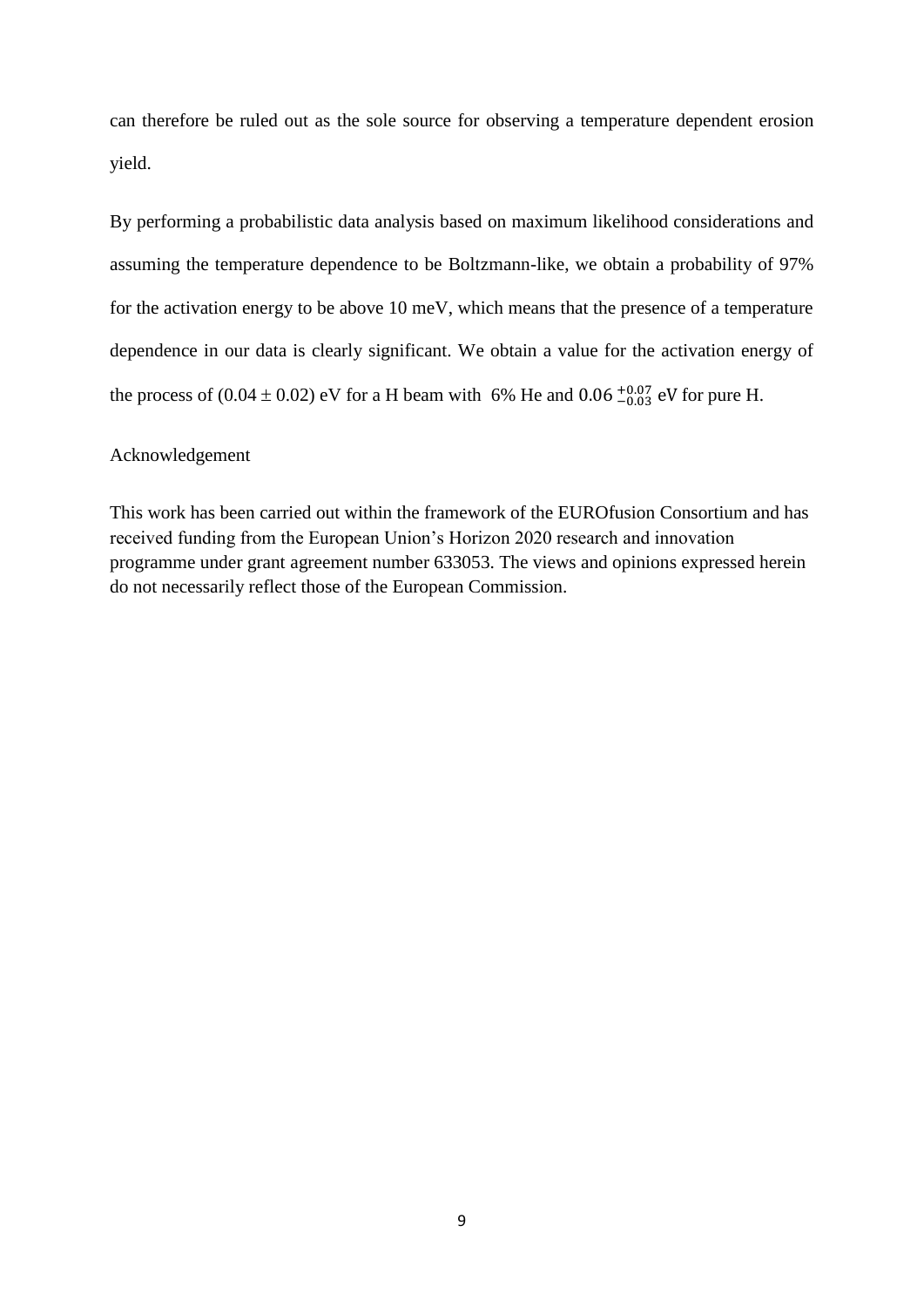Figures:

Figure 1: Experimental results of erosion with pure H for the four different temperatures and the two different fluence steps. The exact fluence values are given in the text. The error bars are total errors including also the surface roughening (see text).

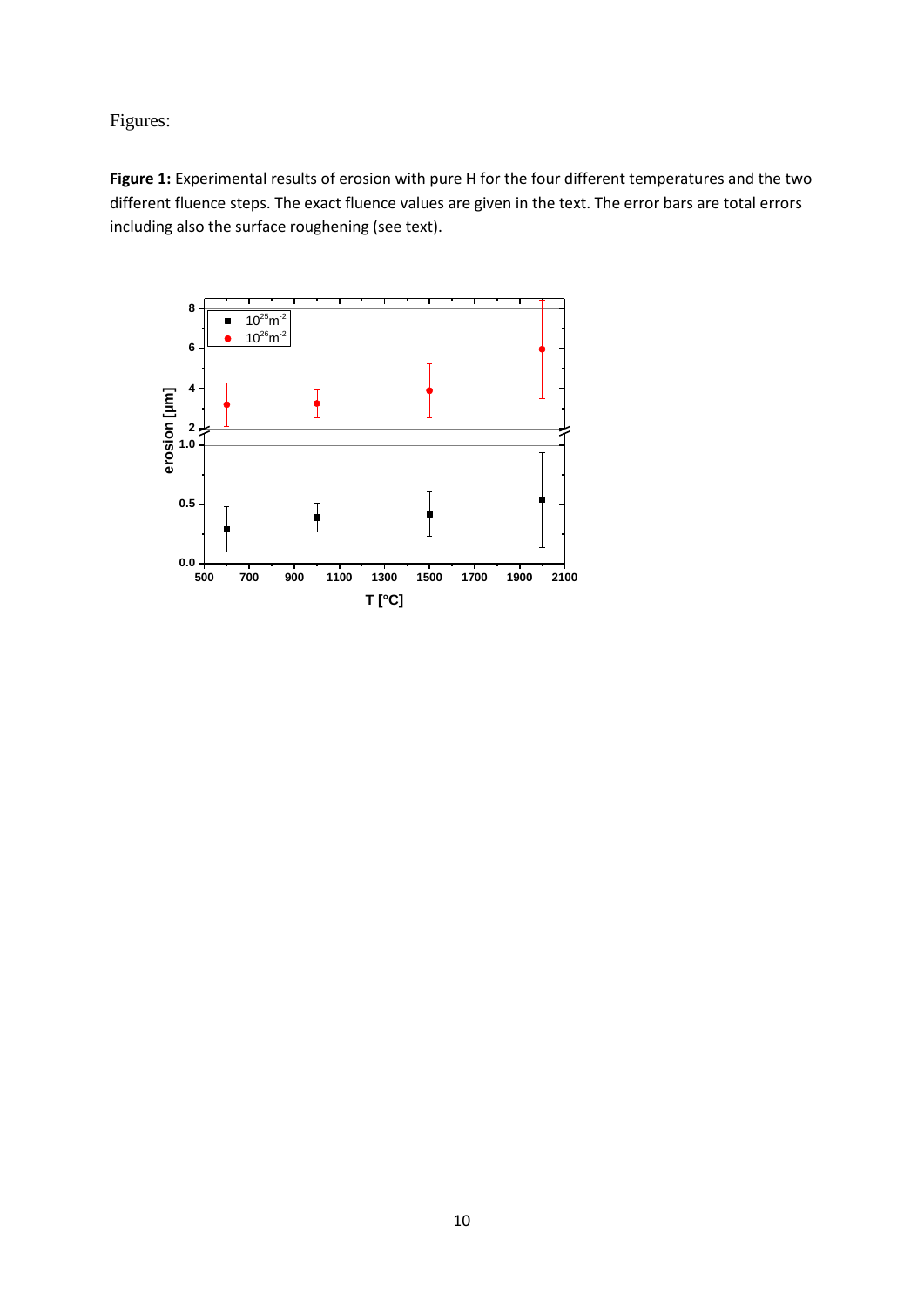**Figure 2:** FIB cross sections from samples loaded at a surface temperature of 2000°C with a fluence of approximately 1  $\times$  10<sup>26</sup> m<sup>-2</sup> with a pure H beam (top) and H with 6% He (bottom, see [18]). The vertical structures below the pores are due to sample preparation (curtaining effect).

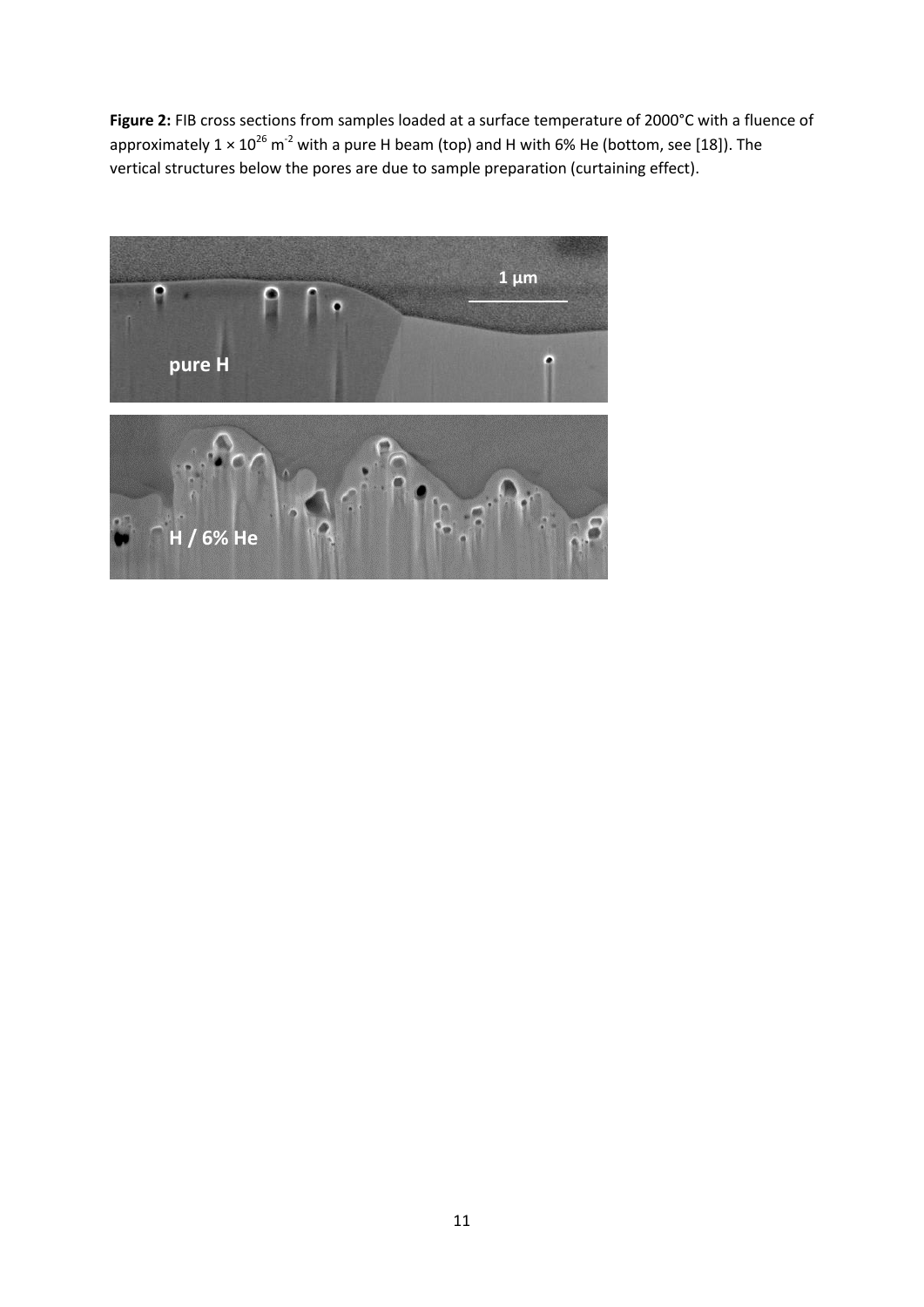**Figure 3:** Erosion yields as a function of temperature for samples loaded with a pure H beam (circles, bottom) and from the data presented in ref [17, 18] for loading with a H beam with 6% He admixture (squares, top).

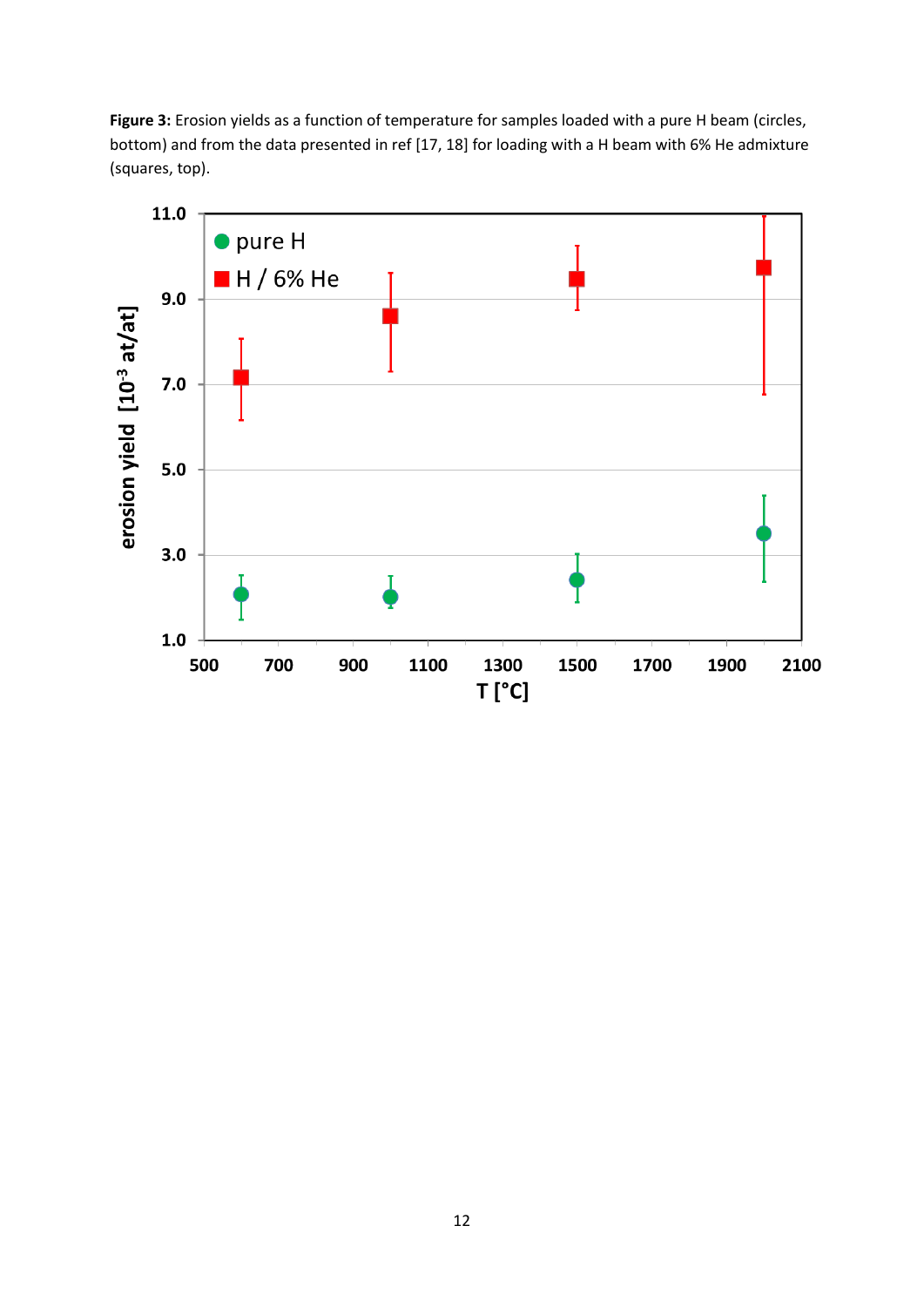**Figure 4:** Probability distributions *p(E,a0)* computed from the two individual datasets for pure H erosion as well as for the case of 6% He admixture.

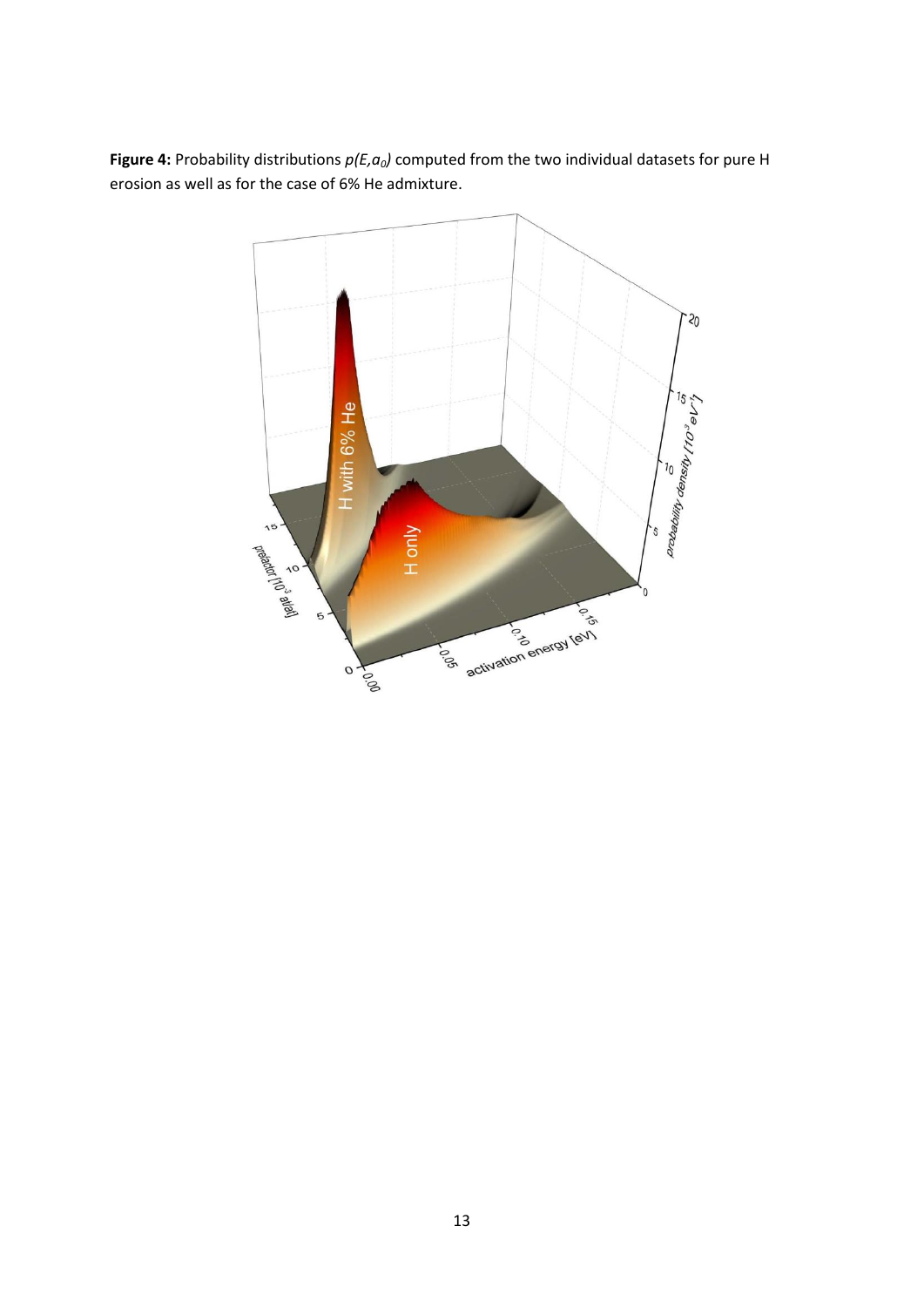**Figure 5:** Probability densities *P*(*E*) for the two individual data evaluations: solid line: pure H, dashed H/ 6% He (see text).